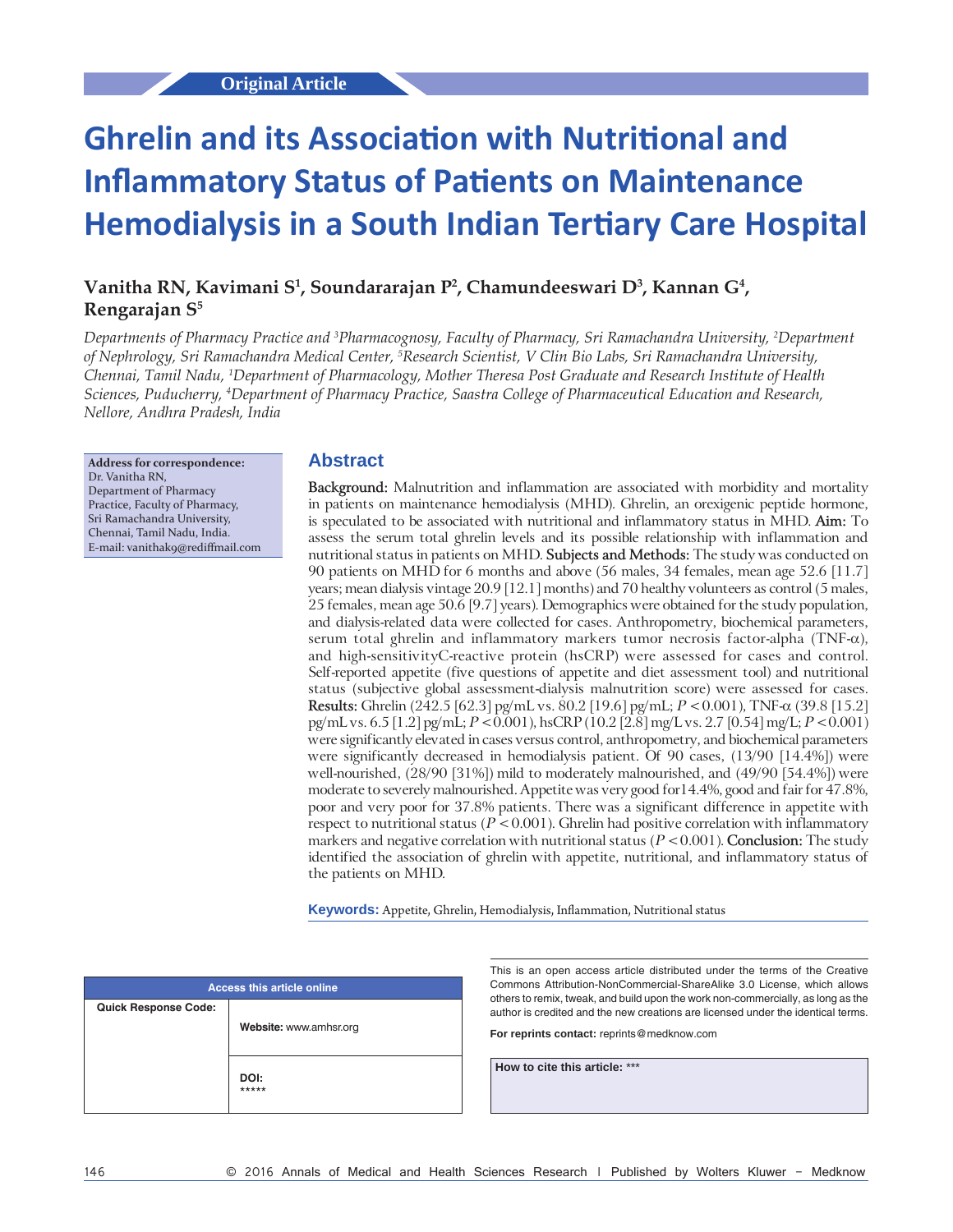#### **Introduction**

Protein-energy malnutrition (PEM) is the state of decreased body pools of protein with or without fat depletion or decline in functional capacity, induced partly by inadequate nutrient intake relative to nutrient demand and/or which is improved by nutritional repletion. PEM is a common phenomenon in maintenance dialysis patients, a majorrisk factor for poor quality of life andincreased morbidity and mortality inclusive of cardiovascular death.[1] Various studies have established the prevalence of PEM between 18% and 75% in patients undergoing chronic hemodialysis. $[2,3]$ 

The causes of malnutrition in dialysis patients are multifactorial. Appetite, i.e., the subjective desire to ingest food, is diminished in many dialysis patients.[3] Anorexia or loss of desire to eat contributes largely to malnutrition and affects thequality of life in hemodialysis patients.<sup>[4]</sup> As the disease progresses, anorexia also increases and lead to metabolic disturbances, protein-energy wasting, cachexia all resulting in high rates of morbidity and mortality. The pathogenesis of anorexia in hemodialysis is essentially unknown. It was proposed that uremic toxins (e.g., middle molecules, proinflammatory cytokines, altered amino acids, hormones (e.g., leptin and ghrelin), and neuropeptides (e.g., neuropeptide Y [NPY], peptide [P]) are involved.<sup>[5]</sup>

PEM often overlaps with inflammation leading to malnutrition-inflammation syndrome. The key role in these events is played by proinflammatory cytokines such as interleukins-1 (IL-1), IL-6, and tumor necrosis factor-alpha (TNF- $\alpha$ ). A strong and consistent association between anorexia and high levels of inflammatory markers has been shown in previous studies. Cytokines may inhibit feeding by causing not only nausea and vomiting but also decreased gastric motility and emptying or by modifying gastric acid secretion.<sup>[6,7]</sup>

Ghrelin is a recently identified 28 amino acid peptide hormone which is produced by the endocrine cells of the stomach. It was the first peripheral orexigenic hormone identified.<sup>[8,9]</sup> Ghrelin is presently regarded as the only known circulating orexigen and exerts antagonistic effects on the leptin-induced decrease in food intake through activation of the hypothalamic NPY-Y1 pathway.Ghrelin is released under conditions of negative energy balance and is an initiating signal for food intake. Ghrelin and its receptor are expressed in the arcuate nucleus of the hypothalamus, a potent appetite controlling center. A recent study reported the presence of ghrelin in previously uncharacterized hypothalamic neurons adjacent to the third ventricle. These ghrelin-containing neurons send efferent fibers to neurons that contain NPY and agouti-related peptide and may stimulate the release of these orexigenic peptides and suppress the release of pro-opiomelanocortin, which inhibits food intake.[10-12]

Ghrelin increases food intake and was reported to be elevated in patients with chronic kidney disease (CKD). Conflicting results of circulating ghrelin levels in CKD have been presented. Elevated plasma ghrelin levels were observed in adult dialysis patients than those of age-matched controls.[13-15] Yoshimoto *et al*. reported 2.8-fold higher ghrelin and desacyl ghrelin levels in patients with renal failure, but data on the association between ghrelin levels and body composition in end-stage renal disease (ESRD) patients has not been much reported in the literature.<sup>[16]</sup>

Likewise, though some studies have reported a strong association between ghrelin and inflammatory markers in endotoxemic dogs,<sup>[17]</sup> little is known about the function and levels of ghrelin during inflammation. Studies of ghrelin levels appear to be important in maintenance hemodialysis (MHD) patients because ghrelin may be implicated in the appetite dysregulation, inflammation, and malnutrition, which are interlinked and are frequently observed in these patients. Hence, a study was conducted to characterize the serum total ghrelin levels and its relation with nutritional and inflammatory status in patients undergoing chronic hemodialysis.

# **Subjects and Methods**

A case–control study was conducted for a period of 1 year (September 2013 to August 2014), after obtaining the approval of the Institutional Ethics Committee and the consent of the study participants.

#### **Study population**

#### *Cases*

Patients undergoing MHD were continuously screened for eligibility as per the following criterion. About 90 patients with eligibility criteria and consented to participate in the study were included as case population.

#### **Inclusion criteria**

- Patients above 18 years of age, undergoing hemodialysis for at least 6 months
- Patients on oral diet
- Patients undergoing twice/thrice weekly MHD.

#### **Exclusion criteria**

- Patients with chronic systemic inflammatory diseases, smoking history, and known malignancies
- Patients with acute illness and overt infectious complications
- Patients on concurrent use of glucocorticoids and other immunosuppressive agents
- Patients on enteral or parenteral nutrition.

#### *Control*

A population-based group of 70 subjects of either sex, aged above 18 years, with no known significant health problems or illness and are confirmed to be medically fit, who accepted to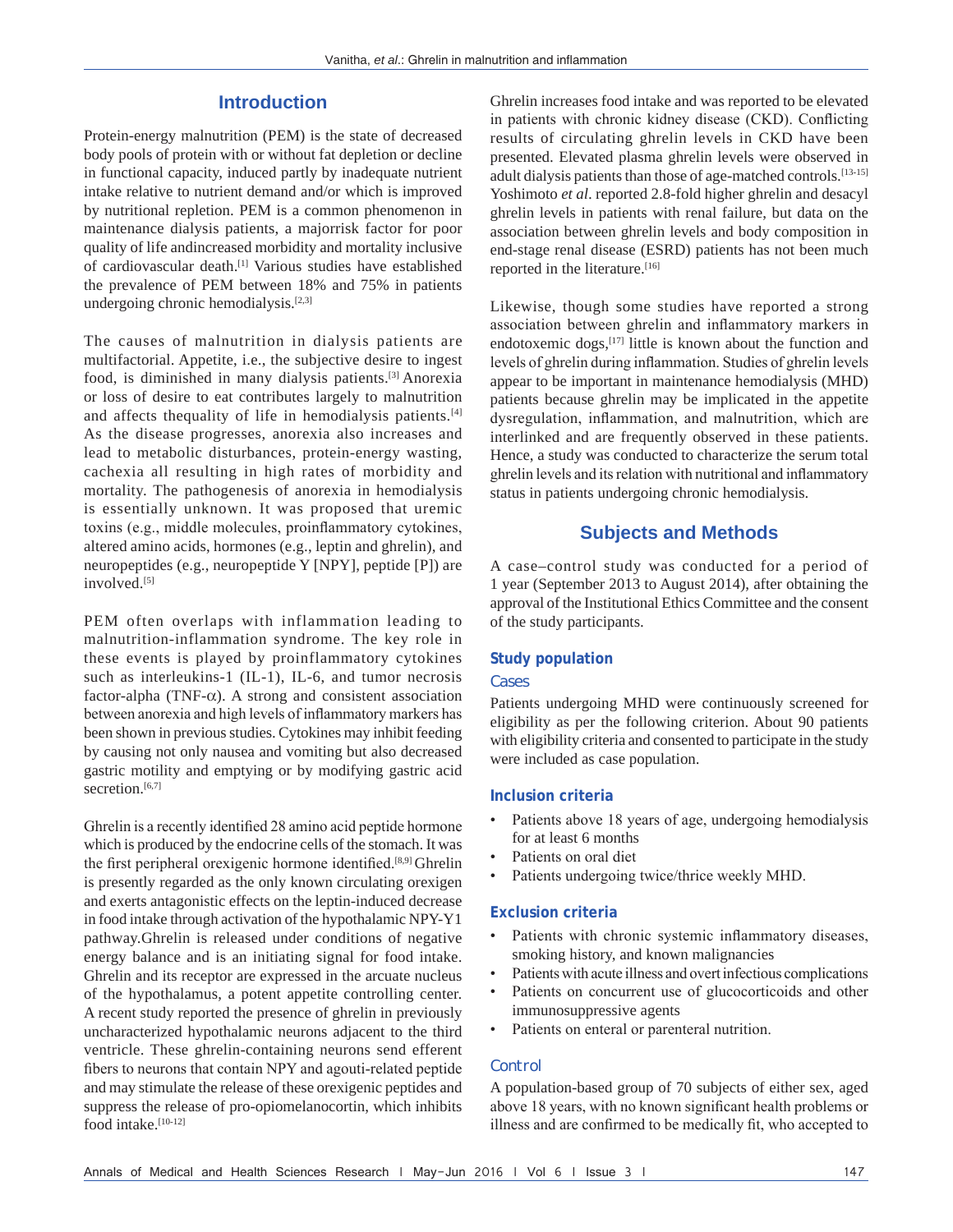participate as volunteers were randomly selected and included as controls for comparative reasons.

Sample size was calculated based on the literature.<sup>[18,19]</sup> The expected alpha error probability to detect the difference in mean serum ghrelin levels between hemodialysis patients and healthy controls was estimated to be about 0.05, and the assumed odds ratio was 5. Assuming 95% confidence level and 81% power, the minimum sample size required was 70 per arm (70 cases and 70 controls, total  $= 140$ ). The calculated sample size of the case population was 90 (15% increase in the sample size than the control) in order to evade attrition.

#### **Data collection**

A detailed history elucidation including the demographic data (age, sex, weight in kg, height in cm), were obtained for both cases and control. Further details on comorbidities, pre-and post-dialytic blood pressure, duration of dialysis, total number of dialysis sessions, interdialytic weight gain, and ultrafiltration (L) were obtained from the patients' medical records. The dialysis adequacy (Kt/V) was determined from pre-and post-dialytic blood urea nitrogen (BUN) levels and the pre-and post-dialysis weights as described byDaugirdas.<sup>[20]</sup> The normalized protein catabolic rate (nPCR) was estimated using a simple formula:<sup>[7]</sup> nPCR (g/kg/day) =  $(0.0136 \times$  [Kt/V]  $\times$  ([predialysis BUN + postdialysis BUN]/2]]) +0.251. The urea reduction rate (URR) was calculated using the formula: $[21]$ 100 (1post-BUN/pre-BUN).

#### **Blood sample collection**

To execute the study specific investigations, 5 mL of venous blood samples were collected from the case and the control groups after overnight fast, placed in appropriate tubes for separation of serum, and then stored at −70°C until analyzed for serum ghrelin and inflammatory cytokines TNF- $\alpha$  and high-sensitivity C-reactive protein (hsCRP) levels. For the case group, the blood samples were obtained before the initiation of the dialysis session.Estimation of the following was done using commercial kits according to the manufacturer's instructions:

- Serum ghrelin by enzyme-linked immunosorbent assay (ELISA) using DRG International, Inc., USA, human ghrelin (total) ELISA Kit. The minimum detectable dose of ghrelin was 30 pg/mL
- Serum TNF- $\alpha$  by ELISA using DRG International, Inc., USA. Human TNF-α ELISA Kit. The minimum detectable dose of TNF- $\alpha$  is typically <12 pg/mL
- Serum hsCRP by immunoturbidimetric method using Daiichi kit (Daiichi pure Chemicals Co. Ltd., Tokyo, Japan).

The other biochemical parameters estimated for the case and the control groups included hemoglobin, packed cell volume, BUN (pre- and post-dialytic levels for cases), creatinine, albumin, total protein, and globulin. Further for the case group alone, serum iron, ferritin, transferrin, and total iron binding capacity (TIBC) were also obtained and all done by routine laboratory methods.

The anthropometric measurements were performed for both case and the control groups (between 10 and 20 min after termination of dialysis session for the cases), and the following assessments were done to obtain the body composition. The assessments were made by the same individual with the guidance of the clinical nutritionist using the same equipment to avoid errors during measurement:

- Body mass index  $(BMI)^{[22]}$  calculated using the formula body weight in kg/height in m2 . In cases, dry body weight (the weight obtained by the end of dialysis without causing hypotension and/or cramps) was considered for calculation of BMI
- Mid-arm circumference  $(MAC)^{[23]}$  measured with a plastic tape (on the nondialysis access arm for cases) for 3 times and average result of the three measurements was taken as final result
- Triceps skin fold thickness  $(TSF)^{[23]}$  measured with a conventional skinfold caliper (Harpenden calipers) using standard techniques (on the nondialysis access arm for cases) for 3 times and average result of the three measurements was taken as final result
- Mid-arm muscle circumference (MAMC)<sup>[23]</sup> was calculated from the formula:

 $MAMC = MAC - (3.1416 \times TSF)$ 

Mid-arm muscle area  $(MAMA)^{[23]}$  is an estimation of the area of the bone and muscle portions of the upper arm. It was calculated using the formula:

 $MAMA = (MAC [cm] - [30.14 \times TSFcm])^2 - 10 (males)$ or – 6.5 (females)  $/4\pi$ 

- Mid-arm fat area (MAFA):<sup>[24]</sup>  $MAFA = (MAC \times TSF)/2 - \pi (TSF)^2/4$
- Lean body mass  $(LBM)^{[25]}$  is an estimation of difference between the total body mass (weight in kg) and weight of the body fat. LBM was obtained using the formula:

LBM in kg (men) =  $(1.10 \times \text{weight}$  [kg])  $-128$  $\times$  (weight<sup>2</sup>/[100  $\times$  height (m)<sup>2</sup>)

LBM in kg (women) =  $(1.07 \times \text{weight} \space \text{[kg)} -148)$  $\times$  (weight<sup>2</sup>/[100  $\times$  height (m)]<sup>2</sup>)

Ideal body weight (IBW) was calculated using Devine formula:[26]

IBW in kg (men) =50 kg + 2.3 kg × (height [in]  $-60$ ) IBW in kg (women) =45.5 kg + 2.3 kg  $\times$  (height [in] −60)

Total body water (TBW) gives the urea volume of distribution. It was calculated from the formula by Watson *et al*.:[27]

Male TBW (Liters) = 2.447 –  $(0.09156 \times age)$  $+ (0.1074 \times \text{height}) + (0.3362 \times \text{weight})$ Female TBW (Liters) =  $-2.097+$  (0.1069 × height)  $+$  (0.2466  $\times$  weight)

Fat-free mass (FFM): Calculated as follows:<sup>[28]</sup>  $FFM = TBW/0.72$ .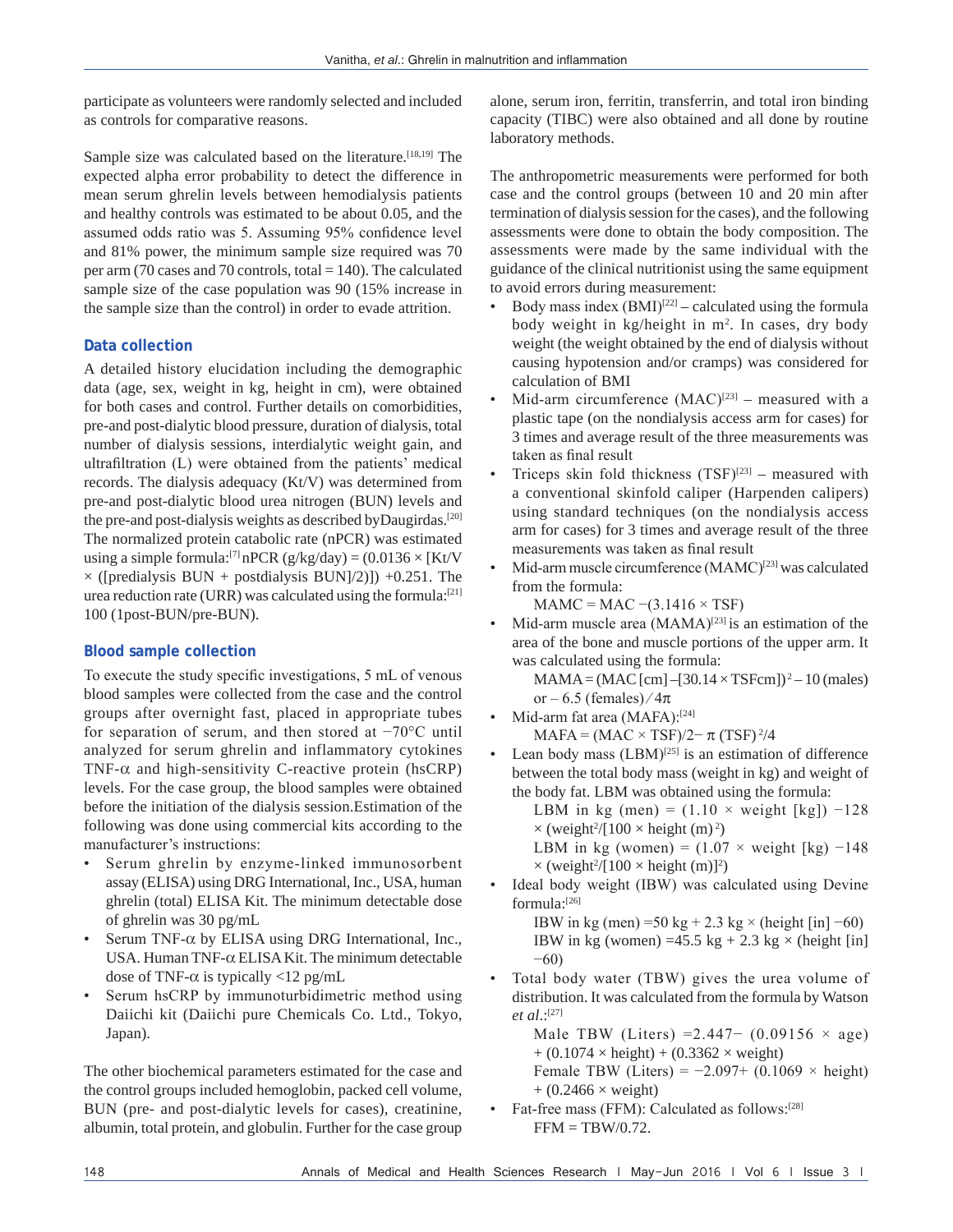Total body fat (TBF): Calculated as follows:<sup>[28]</sup> TBF  $(kg)$  = Weight – FFM

#### **Nutritional and appetite assessments in case population**

The case group alone was subjected to five questions of appetite and diet assessment tool  $(ADAT)^{[29]}$  for the assessment of self-reported appetite and subjective global assessment-dialysis malnutrition score (SGA-DMS)<sup>[30]</sup> for the assessment of nutritional status. These questionnaires were answered by the cases either at the time of or within a week of blood sample collection. The questionnaires were answered independently by the patients after explanation of those tools by the investigator. Those who required assistance were assisted by the investigator.

ADAT is a 44 item, self-administered questionnaire divided into three sections. Questions are about the patient's general level of appetite, recent changes in dry weight, dietary compliance, need for assistance with food shopping and meal preparation, common food practices, and the patient's perceptions of food enjoyment and diet satisfaction. The answers to the appetite questions are scored as (1) very good, (2) good, (3) fair, (4) poor, and (5) very poor, based on Likert five-point grading scale. Five questions of ADAT are directly related to appetite. The first question focuses on self-rating of the appetite during the past week. The second and third questions focus on the change in appetite in the past week and if so, had appetite increased, remained the same or decreased. The fourth and the fifth questions focus on the appetite levels of the patients on dialysis and non-dialysis days respectively. The study patients were made to answer the five questions of the ADAT, and the appetite levels of the study patients were graded based on their response. Based on their appetite status, patients were categorized into three groups as very good, good, and fair, poor and very poor.

As the ADAT questionnaire was not used in the Indian population to our knowledge, the consistency and the internal reliability of the ADAT questionnaire in the study population was assessed by Cronbach's alpha, and a value of 0.732 was obtained (a value of above 0.6 indicated high internal reliability of the scales).

SGA-DMS is a fully quantitative scoring system consisting of seven features: Weight change, dietary intake, gastrointestinal symptoms, functional capacity, comorbidity, subcutaneous fat, and signs of muscle wasting. Each component has a score from 1(normal) to 5 (very severe). Thus, the malnutrition score (sum of all seven components) is a number between 7 (normal) and 35 (severely malnourished). Therefore, a lower score denotes tendency toward normal nutritional status. A higher score, however, is considered to be an indicator of the presence of malnutrition elements that is the higher the nutritional score the stronger the tendency toward protein calorie malnutrition. In the present study, patients with a score of 7–10 were considered as well-nourished, 11–20 as mild to moderately malnourished, and 21–35 as moderate to severely malnourished.

#### **Statistical tests**

The analysis was performed using Statistical Package for Social Sciences, (SPSS, Version 16.0, Chicago, IL, USA). Categorical variables were expressed as frequency and percentage and continuous variables were expressed as mean (standard deviation). Independent *t*-test was used to analyze the statistical difference in serum levels of ghrelin and inflammatory markers TNF-α, hsCRP, anthropometry, and other biochemical parameters between case and control population. The statistical analysis of differences in anthropometric and biochemical data, serum levels of ghrelin, and inflammatory markers  $TNF-\alpha$  and hsCRP in case population with respect to their appetite status as per ADAT and nutritional status as per SGA-DMS were done using one‑way analysis of variance with Tukey's *post hoc* test. Pearson's correlation was used to analyze the association between serum ghrelin concentrations, inflammatory markers, and nutritional status. A *P* < 0.05 was considered statistically significant.

#### **Results**

#### **Characteristics of the study population**

The study was conducted in 90 patients (55/90 [61%] males and 35/90 [39%] females) undergoing twice/thrice weekly MHD and 70 healthy volunteers as control (45/70 [64%] males and 23/70 [36%] females). The age range of the cases was 18–73 years and the mean age was 52.6 (11.7) years. Similarly, the age range of the control was 19–67 years and the mean age was 50.4 (10.3) years. Majority of the study subjects were in the age range of 46–65 years (65/90 [68.9%] in cases and 45/70 [66.8%] in control). There was no significant difference in the age ( $P = 0.74$ ) and gender distribution ( $P = 0.22$ ) of the case and the control population [Table 1]. The primary causes of renal disease cases were diabetic nephropathy in (39/90 [43.3%]) patients, hypertensive nephropathy in (27/90 [30%]), polycystic kidney disease in (11/90 [12.2%]), glomerulonephritis in (9/90 [10%]), pyelonephritis in (3/90 [3.4%]), and neurogenic bladder in  $(1/90 [1.1\%])$  patients.

| Table 1: Demographics of cases and control |                     |                       |                    |                 |  |
|--------------------------------------------|---------------------|-----------------------|--------------------|-----------------|--|
| <b>Characteristics</b>                     | Cases<br>$(n=90)(%$ | Control<br>$(n=70)(%$ | Total<br>$(n=160)$ | $t$ -test $(P)$ |  |
| Males                                      | 55 (61)             | 45 (64)               | 100                |                 |  |
| Females                                    | 35 (39)             | 25 (36)               | 60                 | $0.74$ (NS)     |  |
| Age range (years)                          |                     |                       |                    |                 |  |
| $\leq$ 35                                  | 8(8.9)              | 7(10)                 | 15(9.4)            | $0.22$ (NS)     |  |
| 36-45                                      | 9(10)               | 14 (20)               | 23 (14.4)          |                 |  |
| 46-55                                      | 35 (38.9)           | 20(28.6)              | 55 (34.4)          |                 |  |
| 56-65                                      | 27 (30)             | 25 (35.7)             | 52 (32.4)          |                 |  |
| >65                                        | 11 (12.2)           | 4(5.7)                | 15(9.4)            |                 |  |
| Mean age in<br>years (SD)                  | 52.6 (11.7)         | 50.43 (10.3)          |                    |                 |  |

*n*: Number of subjects, NS: Nonsignificant, SD: Standard deviation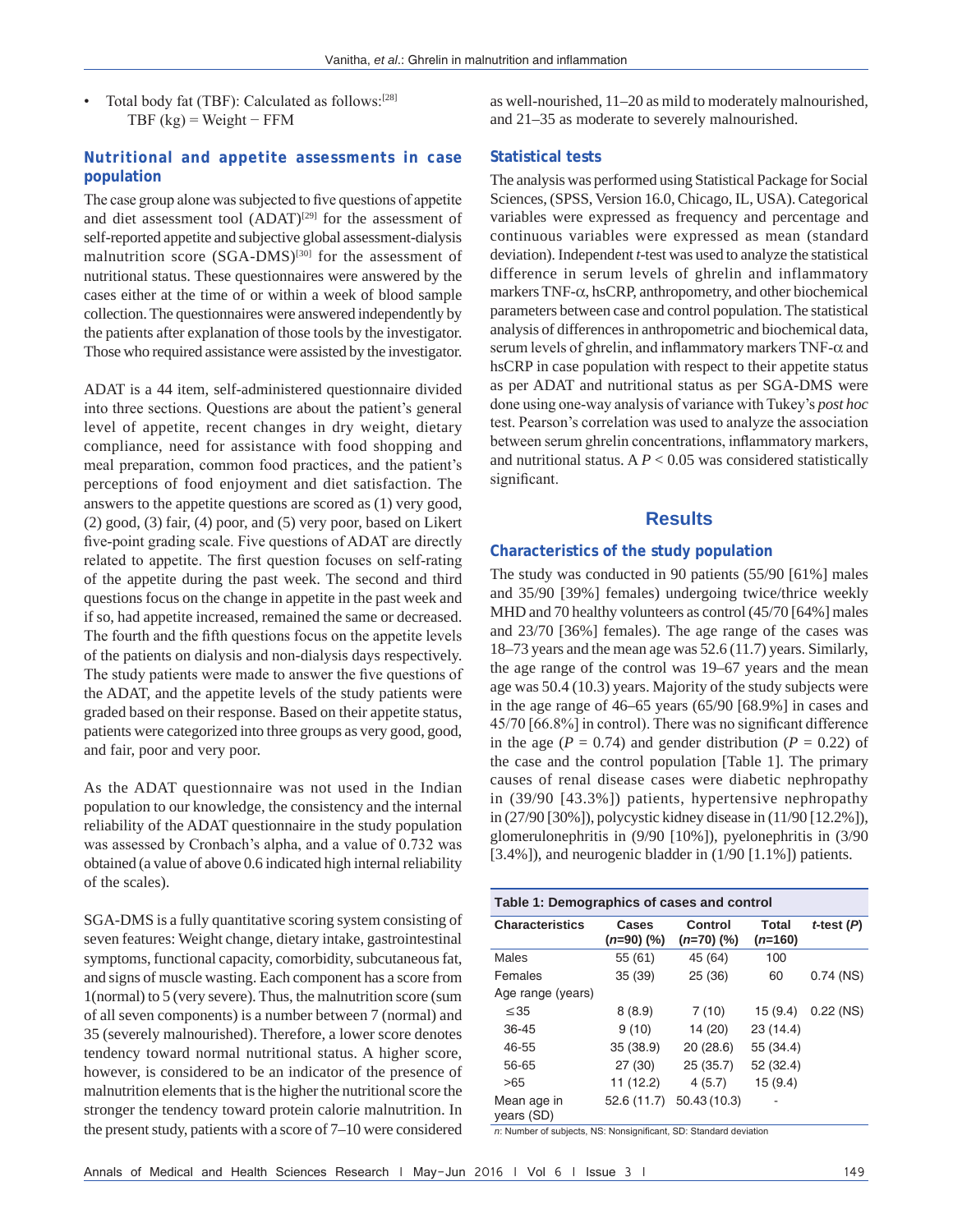#### **Dialysis data of the case group**

The mean dialysis vintage of the cases was found to be 23 (12.1) months. The mean interdialytic weight gain was found to be 3.1 (1.2) kg. The mean pre- and post-dialytic systolic blood pressure was 149.2 (12.1) and 134.8 (11.5) mm Hg, and the mean pre- and post-dialytic diastolic blood pressure was 88.7 (6.1) and 82.2 (6.4) mmHg, respectively. The pre- and post-dialytic BUN was 120.2 (36) and 40.2 (12.2) mg/dL, respectively. The mean dialysis adequacy (Kt/V) was found to be 1.38 (0.09) and mean (nPCR g/kg/day) was 1.76 (0.5). The mean URR was found to be 66.4 (2.4).

#### **Anthropometric parameters of cases and control**

Table 2 depicts the anthropometric parameters of cases and control. The mean values of the anthropometric indices were decreased in the case group when compared to the control, and the difference was statistically significant(*P* < 0.001). The IBW was also lesser for the cases when compared to the control, but the difference was not statistically different ( $P = 0.19$ ).

#### **Biochemical parameters of cases and control**

Table 3 depicts the biochemical parameters of the study population. The levels of serum hemoglobin, packed cell volume, creatinine, estimated glomerular filtration rate (eGFR), albumin, and total protein were found to be significantly higher in the cases when compared to the control, whereas the hemoglobin, packed cell volume, albumin, and the total protein levels were significantly lower in the cases than the control  $(P < 0.001)$ . There was no difference in the serum globulin levels between the case and the control population.

Serum levels of total ghrelin and inflammatory markers TNF- $\alpha$ and hsCRP in cases and control is given in Table 4. The levels of serum total ghrelin,  $TNF-\alpha$ , and hsCRP were significantly elevated in the cases than the control  $(P < 0.001)$ . The cases were further subjected to the following assessments.

#### **Nutritional status based on subjective global assessment‑dialysis malnutrition score and appetite based on appetite and diet assessment tool**

The SGA-DMS scores showed that 49/90 (54.4%) patients were moderate to severely malnourished with a score range of 21–35 (mean score 25.6 [3.8]), 28/90 (31%) patients were mild to moderately nourished with a score range of 11–200 (mean score 14.5 [3.2]) and 13/90 (14.4%) patients were well-nourished with a score range of 7–10 (mean score 8.9 [1.2]) [Table 5].

Based on the ADAT scores, the appetite was found to be very good for13/90 (14.4%) patients, of which 3 were severely malnourished, 5 patients were moderately nourished, and 5 were well-malnourished. There were 43/90 (47.8%) patients with good and fair appetite, of which 16 were severely malnourished, 19 were moderately malnourished, and 8 were

#### **Table 2: Anthropometric data of cases and control**

| Anthropometric indices               | Cases<br>$(n=90)$ | Control<br>$(n=70)$ | $t$ -test $(P)$ |
|--------------------------------------|-------------------|---------------------|-----------------|
| Height (cm)                          | 157.9 (9.04)      | 161.7 (6.8)         | $< 0.01*$       |
| Body weight (kg)                     | 53.7 (10.7)       | 64.2(8.1)           | $< 0.001**$     |
| BMI ( $kg/m2$ )                      | 21.5(3.6)         | 24.54 (2.9)         | $< 0.001**$     |
| Mid arm<br>circumference (cm)        | 20.06 (3.8)       | 24.82 (1.3)         | $< 0.001**$     |
| Mid arm muscle<br>circumference (cm) | 16.9 (2.8)        | 21.97(1.5)          | $< 0.001**$     |
| Triceps skin fold<br>thickness (mm)  | 9.54(1.5)         | 10.20 (3.1)         | $< 0.001**$     |
| Mid arm muscle area $(m^2)$          | 23.3(7.3)         | 38.6(5.9)           | $< 0.001**$     |
| Mid arm fat area $(cm2)$             | 9.9(4.7)          | 11.25 (2.3)         | $< 0.001**$     |
| Lean body mass (kg)                  | 43.8 (8.9)        | 49.1 (5.6)          | $< 0.001**$     |
| Ideal body mass (kg)                 | 54.5 (7.9)        | 56.2 (8.3)          | $0.19$ (NS)     |
| Total body water (L)                 | 31.1(4.9)         | 34.7(4.8)           | $< 0.001**$     |
| Fat free mass $(kg/m2)$              | 43.2 (6.9)        | 48.4 (6.7)          | $< 0.001**$     |
| Total body fat (kg)                  | 10.5(6.7)         | 16.3(5.5)           | $< 0.01*$       |

\*Level of significance at *P<*0.05, \*\*Level of significance at *P<*0.001, Values are expressed as means (SD). SD: Standard deviation, BMI: Body mass index, NS: Nonsignificant, *n*: Number of subjects

| Table 3: Biochemical parameters of cases and control |                          |                            |                 |  |  |
|------------------------------------------------------|--------------------------|----------------------------|-----------------|--|--|
| <b>Variables</b>                                     | <b>Cases</b><br>$(n=90)$ | <b>Control</b><br>$(n=70)$ | $t$ -test $(P)$ |  |  |
| Hemoglobin (g%)                                      | 9.1(1.4)                 | 13.6(2.6)                  | $< 0.001**$     |  |  |
| Packed cell volume (%)                               | 32.7(4.9)                | 40.2(4.3)                  | $< 0.001**$     |  |  |
| Albumin (g/dL)                                       | 3.4(0.5)                 | 3.9(0.3)                   | $<0.001**$      |  |  |
| Globulin (g/dL)                                      | 3.2(0.4)                 | 3.3(0.4)                   | $0.78$ (NS)     |  |  |
| Total protein (g/dL)                                 | 6.3(0.7)                 | 7.1(0.5)                   | $<0.001**$      |  |  |
| Creatinine (mg/dL)                                   | 6.6(2.9)                 | 0.8(0.1)                   | $<0.001**$      |  |  |
| eGFR (ml/min/1.73 m <sup>2</sup> )                   | 9.9(4.9)                 | 103.7 (9.5)                | $<0.001**$      |  |  |

\*\*Level of significance at *P<*0.001, Values are expressed as means (SD). SD: Standard deviation, NS: Nonsignificant, *n*: Number of subjects, eGFR: Estimated growth factor receptor

| Table 4: Ghrelin and inflammatory markers in cases and |  |
|--------------------------------------------------------|--|
| control                                                |  |

| <b>Variables</b>      | Cases $(n=90)$ | Control $(n=70)$ | $t$ -test $(P)$ |
|-----------------------|----------------|------------------|-----------------|
| Ghrelin (pg/ml)       | 242.5 (62.3)   | 80.7 (19.6)      | $< 0.001**$     |
| TNF- $\alpha$ (pg/ml) | 39.8 (15.2)    | 6.54(1.2)        | $< 0.001**$     |
| $h$ sCRP (mg/L)       | 10.2(2.8)      | 2.7(0.5)         | $< 0.001**$     |

\*\*Level of significance at *P<*0.001, Values are expressed as means (SD). SD: Standard deviation, *n*: Number of subjects, hsCRP: High-sensitivity C-reactive protein, TNF-α: Tumor necrosis factor‑alpha

| Table 5: Nutritional status assessment of cases based on |
|----------------------------------------------------------|
| subjective global assessment-dialysis malnutrition score |
|                                                          |

| <b>Nutritional status</b>            | <b>SGA-DMS</b><br>score range | Mean<br><b>SGA-DMS</b><br>score (SD) | Number of<br>patients<br>$(n=90)$ (%) |
|--------------------------------------|-------------------------------|--------------------------------------|---------------------------------------|
| Well nourished                       | $7 - 10$                      | 8.9(1.2)                             | 13(14.4)                              |
| Mild to moderately<br>malnourished   | $11 - 20$                     | 14.5(3.2)                            | 28(31.1)                              |
| Moderate to severely<br>malnourished | 21-35                         | 25.6(3.8)                            | 49 (54.4)                             |

SGA: Subjective global assessment, DMS: Dialysis malnutrition score, SD: Standard deviation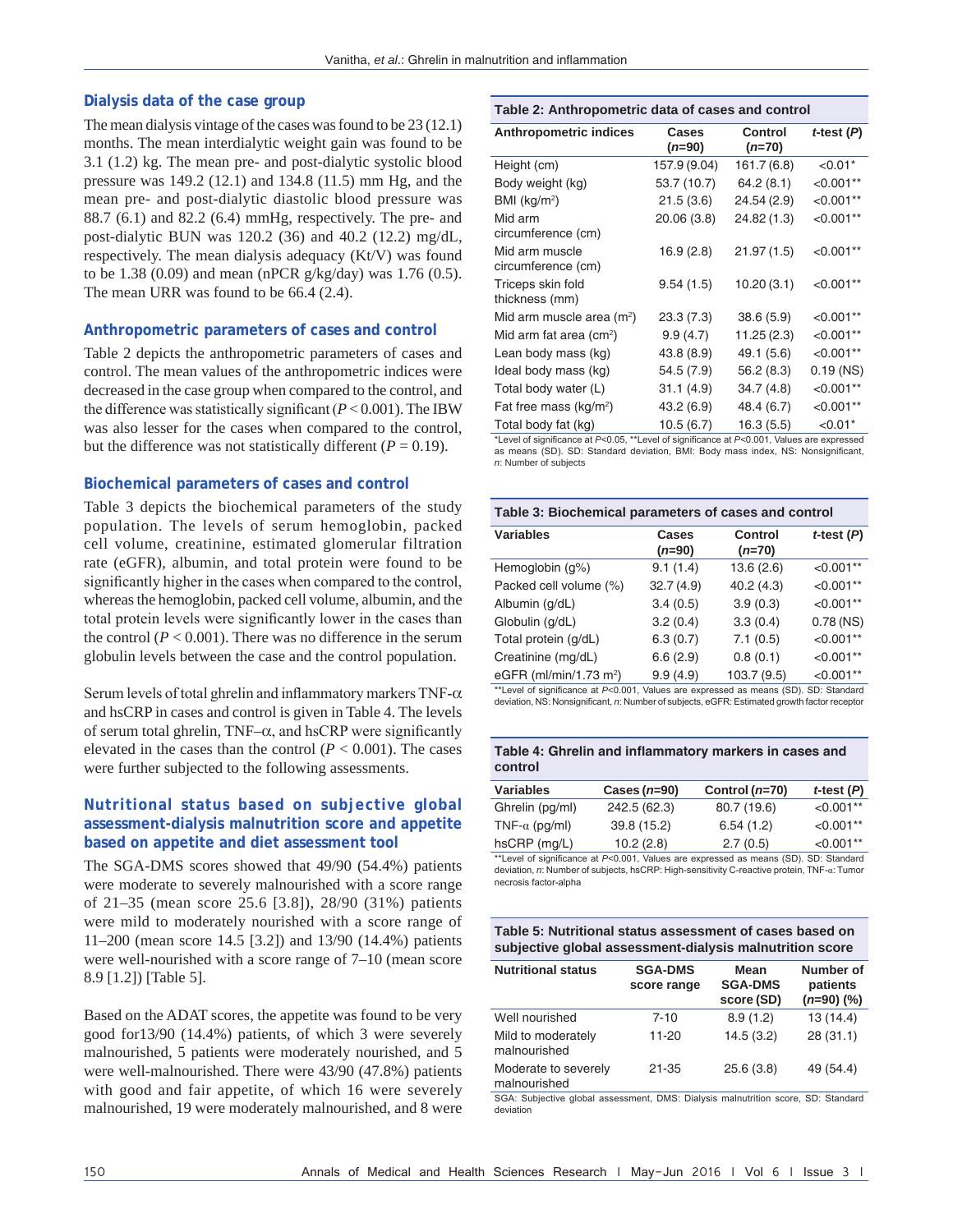well-nourished. The appetite was found to be poor and very poor for 34/90 (37.8%) patients, of which 30 were severely malnourished and 4 patients were moderately malnourished. There was a statistically significant difference in the appetite of the hemodialysis patients based on their nutritional status ( $P < 0.001$ ) as shown in Table 6. Poorer the nutritional status significantly poorer was the appetite.

#### **Dialysis data and nutritional status**

Table 7 explains the dialysis data of the case population with respect to their nutritional status. There was no significant difference in the dialysis vintage ( $P = 0.77$ ), interdialytic weight gain ( $P = 0.93$ ), dialysis adequacy ( $P = 0.48$ ), nPCR  $(P = 0.6)$ , URR  $(P = 0.53)$ , and ultrafiltration  $(P = 0.75)$ in the case group based on their nutritional status.

The anthropometric indices of the study population based on their nutritional status are described in Table 8. There were no difference between the mean height ( $P = 0.92$ ) of the case population based on their nutritional status. The mean dry body weight ( $P = 0.16$ ), LBM ( $P = 0.14$ ), ideal body mass (*P* = 0.79), TBW (*P* = 0.38), FFM (0.39), and the TBF  $(P = 0.26)$  were found to be higher in well-nourished patients than the moderately and severely malnourished patients but the differences were not statistically significant. The mean BMI (*P* = 0.02), TSF (*P* < 0.01), MAC (*P* < 0.001), MAMC (*P* < 0.01), MAMA(*P* < 0.001), and MAFA(*P* < 0.01) were also higher in well-nourished patients than the malnourished patients and the difference was statistically significant.

The biochemical parameters, serum total ghrelin,  $TNF-\alpha$ , and hsCRP levels of the case population based on their nutritional status is explained in Table 9. There was a statistically significant decrease in the serum hemoglobin  $(P < 0.01)$ , packed cell volume  $(P < 0.01)$ , serum iron  $(P < 0.01)$ , transferrin  $(P < 0.001)$ , TIBC  $(P < 0.01)$ , and the albumin ( $P < 0.001$ ) levels with respect to decline in the nutritional status. However, serum ferritin  $(P < 0.01)$  levels were found to be significantly increased with thedecline in nutritional status since ferritin is an acute phase reactant which tends to increase in inflammation. There was no significant difference in the parameters such as serum globulin ( $P = 0.87$ ), total protein ( $P = 0.12$ ), creatinine (0.18), eGFR  $(P = 0.09)$ , pre- and post-dialytic BUN levels  $(P = 0.28)$ and 0.23, respectively) based on the nutritional status. The total ghrelin ( $P < 0.001$ ), TNF- $\alpha$  ( $P < 0.001$ ), and hsCRP levels  $(P = 0.02)$  were significantly increased in patients who were moderate to severely malnourished when compared to patients who were mild to moderately nourished and well-nourished. There was a positive correlation between serum ghrelin and TNF- $\alpha$  ( $r = 0.72$ ;  $P < 0.001$ ), ghrelin and hsCRP ( $r = 0.55$ ;  $P < 0.001$ ), ghrelin and the SGA-DMS ( $r = 0.72$ ;  $P < 0.001$ ). Similarly, there was a positive correlation between TNF-α and SGA-DMS (*r* = 0.63; *P* < 0.001) and hsCRP and SGA-DMS (*r* = 0.38; *P* < 0.001). The results indicated an increase in the levels of total ghrelin and inflammatory markers with an increase in the SGA-DMS scores which reflected a decline in the nutritional status.

## **Discussion**

Protein energy malnutrition PEM is widespread in patients with ESRD, adversely affecting their quality of life and also associated with increased mortality and morbidity. In light of the discovery of ghrelin, the orexigenic peptide and its role on appetite regulation and nutritional status, the present study had assessed whether the nutritional status and inflammation in ESRD patients on MHD was associated with altered regulation of serum levels of total ghrelin.

| Table 6: Appetite and nutritional status of cases |                                   |                                             |                                               |            |             |  |  |           |
|---------------------------------------------------|-----------------------------------|---------------------------------------------|-----------------------------------------------|------------|-------------|--|--|-----------|
| Appetite                                          |                                   | <b>Nutritional status</b><br>Total          |                                               |            |             |  |  | ANOVA (P) |
|                                                   | <b>Well nourished</b><br>$(n=13)$ | Mild to moderately<br>malnourished $(n=28)$ | Moderate to severely<br>malnourished $(n=49)$ | $(n=90)(%$ |             |  |  |           |
| Very good                                         | $\mathcal{D}$                     |                                             | 3                                             | 13(14.4)   | $< 0.001**$ |  |  |           |
| Good and fair                                     |                                   | 19                                          | 16                                            | 43 (47.8)  |             |  |  |           |
| Poor and very poor                                |                                   | Δ                                           | 30                                            | 34 (37.8)  |             |  |  |           |

\*\*Level of significance at *P<*0.001. *n*: Number of subjects, ANOVA: Analysis of variance

| Table 7: Dialysis data versus nutritional status of cases |                                   |                                             |                                               |             |
|-----------------------------------------------------------|-----------------------------------|---------------------------------------------|-----------------------------------------------|-------------|
| Dialysis data                                             | <b>Well nourished</b><br>$(n=13)$ | Mild to moderately<br>malnourished $(n=28)$ | Moderate to severely<br>malnourished $(n=49)$ | ANOVA (P)   |
| Dialysis vintage (months)                                 | 20.1 (13.2)                       | 19.9 (11.1)                                 | 21.8(12.5)                                    | 0.77 (NS)   |
| Interdialytic weight gain (kg)                            | 3.1(1.3)                          | 3.1(1.1)                                    | 3.2(1.2)                                      | $0.93$ (NS) |
| Dialysis adequacy (Kt/V)                                  | 1.4(0.1)                          | 1.4(0.1)                                    | 1.4(0.9)                                      | $0.48$ (NS) |
| nPCR (g/kg/day)                                           | 1.8(0.4)                          | 1.8(0.5)                                    | 1.7(0.4)                                      | $0.60$ (NS) |
| <b>URR</b>                                                | 66.2(2.2)                         | 66.8 (2.7)                                  | 66.2(2.3)                                     | $0.53$ (NS) |
| Ultrafiltration (L)                                       | 3.6(0.7)                          | 3.7(0.6)                                    | 3.6(0.7)                                      | $0.75$ (NS) |

Values are expressed as means (SD). *n*: Number of subjects, NS: Nonsignificant, ANOVA: Analysis of variance, nPCR: Normalized protein catabolic rate, URR: Urea reduction rate, SD: Standard deviation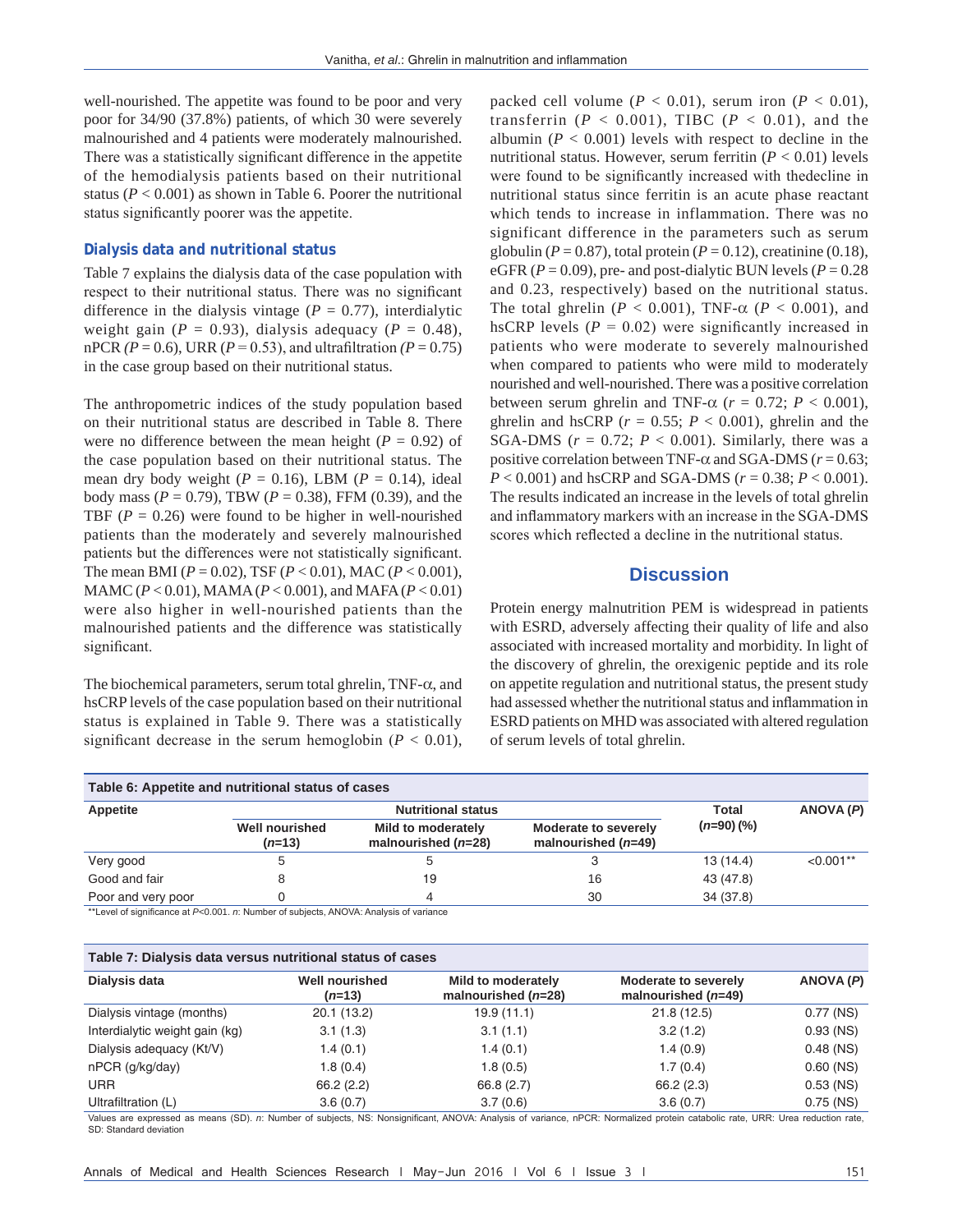| Table 8: Anthropometry and nutritional status of cases                                                                                                                               |                                   |                                                    |                                                      |             |  |
|--------------------------------------------------------------------------------------------------------------------------------------------------------------------------------------|-----------------------------------|----------------------------------------------------|------------------------------------------------------|-------------|--|
| <b>Anthropometric indices</b>                                                                                                                                                        | <b>Well nourished</b><br>$(n=13)$ | <b>Mild to moderately</b><br>malnourished $(n=28)$ | <b>Moderate to severely</b><br>malnourished $(n=49)$ | ANOVA (P)   |  |
| Height (cm)                                                                                                                                                                          | 157.2 (10.3)                      | 157.7(7.7)                                         | 158.3 (9.6)                                          | $0.92$ (NS) |  |
| Dry body weight (kg)                                                                                                                                                                 | 57.7 (10.0)                       | 55.1(8.0)                                          | 51.9(11.9)                                           | $0.16$ (NS) |  |
| BMI $(kg/m2)$                                                                                                                                                                        | 23.3(3.4)                         | 22.1(2.6)                                          | 20.6(3.6)                                            | $0.02*$     |  |
| Mid arm circumference (cm)                                                                                                                                                           | 22.3(2.3)                         | 21.5(1.9)                                          | 18.7(4.3)                                            | $< 0.001**$ |  |
| Mid arm muscle circumference (cm)                                                                                                                                                    | 18.5(1.5)                         | 18.1(1.5)                                          | 15.8(3.2)                                            | $< 0.001**$ |  |
| Triceps skin fold thickness (mm)                                                                                                                                                     | 12.0 (2.67)                       | 10.9(1.9)                                          | 9.3(3.5)                                             | $< 0.01*$   |  |
| Mid arm muscle area $\text{(cm}^2\text{)}$                                                                                                                                           | 27.4(4.5)                         | 26.1(4.2)                                          | 20.59(8.2)                                           | $< 0.001**$ |  |
| Mid arm fat area $(cm2)$                                                                                                                                                             | 12.4(3.9)                         | 10.9(2.8)                                          | 8.6(4.8)                                             | $< 0.01*$   |  |
| Lean body mass (kg)                                                                                                                                                                  | 46.9(6.3)                         | 45.7(6.9)                                          | 42.2(9.2)                                            | $0.14$ (NS) |  |
| Ideal body mass (kg)                                                                                                                                                                 | 55.0(8.4)                         | 54.4 (9.3)                                         | 53.7(6.5)                                            | $0.78$ (NS) |  |
| Total body water (L)                                                                                                                                                                 | 31.9(3.9)                         | 31.9(4.4)                                          | 30.4(5.5)                                            | $0.38$ (NS) |  |
| Fat free mass $(kg/m2)$                                                                                                                                                              | 44.3 (5.4)                        | 44.29 (6.2)                                        | 42.3 (7.6)                                           | $0.39$ (NS) |  |
| Total body fat (kg)                                                                                                                                                                  | 10.4(3.4)                         | 9.5(2.2)                                           | 8.2(2.4)                                             | $0.26$ (NS) |  |
| *Love of cigaticance of DrO OF **Lovel of cigaticance of DrO OO1 Joluse are expressed as means (CD), m Number of subjects. NR: Noncigaticant, ANOVA: Anglycia of variance, PMI: Redy |                                   |                                                    |                                                      |             |  |

\*Level of significance at *P*<0.05, \*\*Level of significance at *P*<0.001, Values are expressed as means (SD). *n*: Number of subjects, NS: Nonsignificant, ANOVA: Analysis of variance, BMI: Body mass index, SD: Standard deviation

| Table 9: Biochemical parameters of cases versus nutritional status |  |  |
|--------------------------------------------------------------------|--|--|
|                                                                    |  |  |

| <b>Biochemical parameters</b>      | <b>Well nourished</b><br>$(n=13)$ | Mild to moderately<br>malnourished $(n=28)$                                                                                                                                                        | <b>Moderate to severely</b><br>malnourished $(n=49)$ | ANOVA(P)    |
|------------------------------------|-----------------------------------|----------------------------------------------------------------------------------------------------------------------------------------------------------------------------------------------------|------------------------------------------------------|-------------|
| Hemoglobin $(g\%)$                 | 10.2(0.9)                         | 9.9(1.1)                                                                                                                                                                                           | 9.02(1.4)                                            | $< 0.01*$   |
| Packed cell volume (%)             | 35(5.0)                           | 34.3(4.7)                                                                                                                                                                                          | 31.1(4.6)                                            | $< 0.01*$   |
| Serum iron                         | 88.9 (32.7)                       | 75.43 (24.4)                                                                                                                                                                                       | 64.8 (17.8)                                          | $< 0.01*$   |
| Serum ferritin                     | 261.4 (72.9)                      | 277.5 (70.3)                                                                                                                                                                                       | 374.2 (186.1)                                        | $< 0.01*$   |
| Serum transferrin                  | 237.7 (35.2)                      | 202.3 (35.9)                                                                                                                                                                                       | 170.2 (39.1)                                         | $< 0.001**$ |
| <b>TIBC</b>                        | 183.3 (11.2)                      | 219.9 (81.8)                                                                                                                                                                                       | 174.1 (37.5)                                         | $< 0.01*$   |
| Albumin (mg/dL)                    | 3.4(0.6)                          | 3.7(0.3)                                                                                                                                                                                           | 3.3(0.4)                                             | $< 0.001**$ |
| Globulin (mg/dL)                   | 3.2(0.2)                          | 3.3(0.3)                                                                                                                                                                                           | 3.2(0.4)                                             | $0.87$ (NS) |
| Total protein (mg/dL)              | 6.3(0.6)                          | 6.5(0.7)                                                                                                                                                                                           | 6.2(0.7)                                             | $0.12$ (NS) |
| Creatinine (mg/dL)                 | 6.3(2.3)                          | 6.6(3.4)                                                                                                                                                                                           | 7.9(3.9)                                             | $0.18$ (NS) |
| eGFR (ml/min/1.73 m <sup>2</sup> ) | 7.2(2.8)                          | 10.1(4.4)                                                                                                                                                                                          | 10.8(6.1)                                            | $0.09$ (NS) |
| <b>Predialytic BUN</b>             | 116 (33.9)                        | 121.2 (40.7)                                                                                                                                                                                       | 133.9 (31.8)                                         | $0.28$ (NS) |
| Postdialytic BUN                   | 38.7 (11.0)                       | 40.5 (14.4)                                                                                                                                                                                        | 45.15 (10.9)                                         | $0.23$ (NS) |
| Ghrelin (pg/ml)                    | 112.3 (27.5)                      | 182.57 (31.9)                                                                                                                                                                                      | 256.45 (38.9)                                        | $< 0.001**$ |
| TNF- $\alpha$ (pg/ml)              | 30.7(11.1)                        | 33.6 (11.7)                                                                                                                                                                                        | 45.8 (15.5)                                          | $< 0.001**$ |
| hsCRP (mg/L)                       | 9.12(2.3)                         | 9.8(2.7)                                                                                                                                                                                           | 10.6(2.9)                                            | $0.02*$     |
|                                    |                                   | the published of published of the state of the control of published at D-0.001. Volume are expressed as means (CD), at Number of subjects. NC: Nepplement ANOVA: Anglycia of variance. TIPC: Total |                                                      |             |

\*Level of significance at P<0.05, \*\*Level of significance at P<0.001. Values are expressed as means (SD). *n*: Number of subjects, NS: Nonsignificant, ANOVA: Analysis of variance, TIBC: Total<br>iron binding capacity, SD: Sta

Nutritional status assessment could be done by several methods ranging from anthropometric measurements to more elaborate techniques such as dual energy X-ray absorptiometry and biochemical parameters such as albumin, serum iron, transferrin, and ferritin. Though these biochemical parameters are extensively used to assess the nutritional status, they do not necessarily correlate with changes in other nutritional parameters and can be influenced by nonnutrition-related factors.

The subjective methods for nutritional status assessment can be clinical history and physical examination, and objective methods include anthropometry, biochemical exams, and bioelectrical impedance.[31] SGA is a useful and reproducible instrument for assessing the nutritional status of dialysis patients. The National Kidney Foundation – Kidney Disease and Dialysis Outcomes Quality Initiative recommended the SGA-DMS as an appropriate nutritional assessment tool for dialysis patients as it correlates the subjective and objective aspects of medical history and physical examination.[32]

Anthropometry provides a semi-quantitative estimate of the components of body mass, particularly the bone, muscle, and fat compartments, and thus gives us information concerning nutritional status. In the present study, BMI, skinfold thickness, and the arm circumferences were the significant predictors of nutritional status when compared to the other anthropometric indices. Chen *et al*. demonstrated that BMI and MAC indicated the strong relationship with nutritional status, and they had better predictive value for nutritional status evaluation in comparison with the other anthropometric measurements.[33] Detection of malnutrition in patients on MHD should be done as early as possible for prevention of severe consequences. Anthropometric measurements and SGA-DMS could have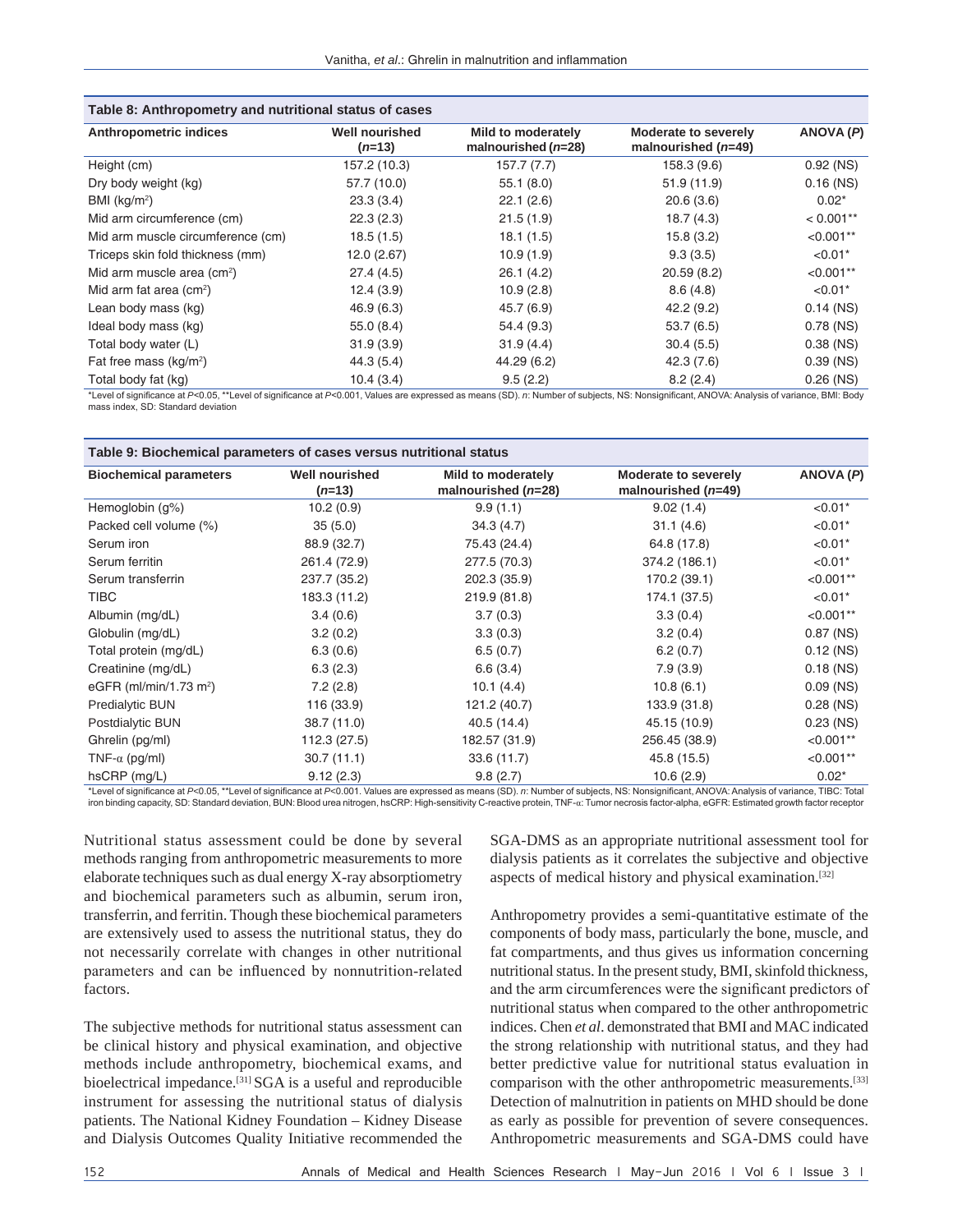great value in early detection especially in HD units with limited financial recourses.

The presence of anorexia and its degree can be evaluated through the ADAT. In the ADAT designed by Burrowes *et al*. and used in the HEMO trial, the initial three questions relate to appetite. In the HEMO trial, patients who ranked their appetite as poor or very poor had serum albumin levels, nPCR, and serum creatinine concentrations that were significantly lower than those in patients who ranked their appetite as very good, good, or fair. The study also demonstrated that ADAT can be used in clinical practice to assess the effects of changes in the patient's medical condition, which may have an impact on appetite and nutritional status.[34]

To our knowledge, the ADAT was not used in Indian population. Hence, in the present study, only five questions of the ADAT were used to assess the self-reported appetite of the patients. Unlike other items in the ADAT, these five questions directly reflect on the appetite changes and may not be affected by cultural and ethnic variations of the population. Further studies are needed to validate the applicability of entire ADAT in Indian population.

The serum total ghrelin,  $TNF-\alpha$ , and hsCRP levels were found to be significantly high in the MHD patients when compared to the healthy individuals. There was a positive correlation between total ghrelin and the inflammatory markers. Mafra *et al*. [35,36] in their studies have also reported a high levels of fasting serum total ghrelin levels in MHD patients and its positive correlation with the inflammatory markers TNF- $\alpha$  and IL-6.

A study done by Kandil *et al*. [37] also reported a marked increase in plasma total ghrelin levels in chronic hemodialysis patients and a moderate increase in predialysis patients compared to healthy control group. Carrero *et al*. [6] reported markedly elevated plasma total ghrelin levels in ESRD patients treated by HD when compared with normal control. Rodriguez Ayala *etal*.<sup>[38]</sup> have also reported a significantly higher total ghrelin levels in MHD Patients. In contrast to the strong tendency for anorexia in MHD, the increase in the total ghrelin levels in ESRD patients may result from decreased degradation or elimination of ghrelin in the kidney or may be overproduction of ghrelin in organs other than the stomach and also may be attributable to different basal levels in different races.Chang *et al*. [39] have reported an increase in the plasma levels of ghrelin in MHD patients than the healthy control suggesting ghrelin resistance in MHD either peripheral, central, or both.

In the present study, the anthropometric indices and the biochemical markers hemoglobin, packed cell volume, and albumin were also decreased in the case group when compared to the control group thus reflecting the compromised nutritional status of the MHD patients. These observations are similar to other research.[40]

Based on SGA-DMS scores of the 90 patients on MHD, 54.4% patients were moderate to severely malnourished and 31.1% were mild to moderately malnourished. Studies done by Tapiawala *et al*. [41] and Prakash *et al*. [42] have also reported a 50–65% prevalence of mild to severe malnutrition in Indian population with ESRD. The prevalence is slightly higher in Indian patients than the Western world (10–54%). The reasons for the higher prevalence of malnutrition in Indian population could be possibly due to poor socioeconomic status and related consequences such as the inability to afford to adequate renal nutrition.

In the present study, the self-reported appetite had a strong association with nutritional status. Patients who were well-nourished had a very good appetite when compared to patients with moderate to severe malnutrition. Considering that lack of appetite is one of the manifestations of uremia, it seems plausible to expect that this symptom may be improved by increasing the dialysis adequacy.<sup>[34]</sup> In the present study, the dialysis adequacy (Kt/V) was found to be at a correct dose, but it did not have a significant effect on the appetite and the nutritional status of the MHD patients. Similarly, other dialysis-dependent parameters such as nPCR, URR, ultrafiltration, and dialysis vintage had no significant effect on the nutritional status. Lopes *et al*. [43] have also reported the lack of association between lack of appetite, Kt/V, dialysis vintage, and other dialysis-related factors. In contrast to this, studies have also reported a strong association between loss of appetite, malnutrition, and dialysis-related factors such as dialysis vintage, dialysis dose (Kt/V), URR, and protein catabolic ratio.[44]

The present study had also identified a strong positive correlation with serum total ghrelin levels, and the SGA-DMS scores indicating that the ghrelin levels were significantly high in moderate to severely malnourished patients than the mild to moderate and well-nourished patients. Similarly, higher was the total ghrelin levels higher were the inflammatory markers TNF- $\alpha$  and hsCRP. This finding suggests a strong correlation between serum total ghrelin, inflammation, and the nutritional status. Given the fact that ghrelin is an orexigenic hormone and inflammation is associated with renal anorexia, it is reasonable to discussPharmacovigilance reporting databases, Signal detection and Management the role of desacylghrelin, which was previously reported to be a prime factor in renal patients on inflammatory anorexia. Since desacyl ghrelin is the major form of total circulating ghrelin and this form could significantly reduce appetite in these patients, the assumption that inflammation causes elevation of total ghrelin may be viable.Muscaritoli *et al*. [45] also suggests that the desacyl form of ghrelin could be involved in the pathogenesis of anorexia in MHD patients.

Study evaluating inflammation and ghrelin in non‑CKD patients has shown that ghrelin levels seem to be elevated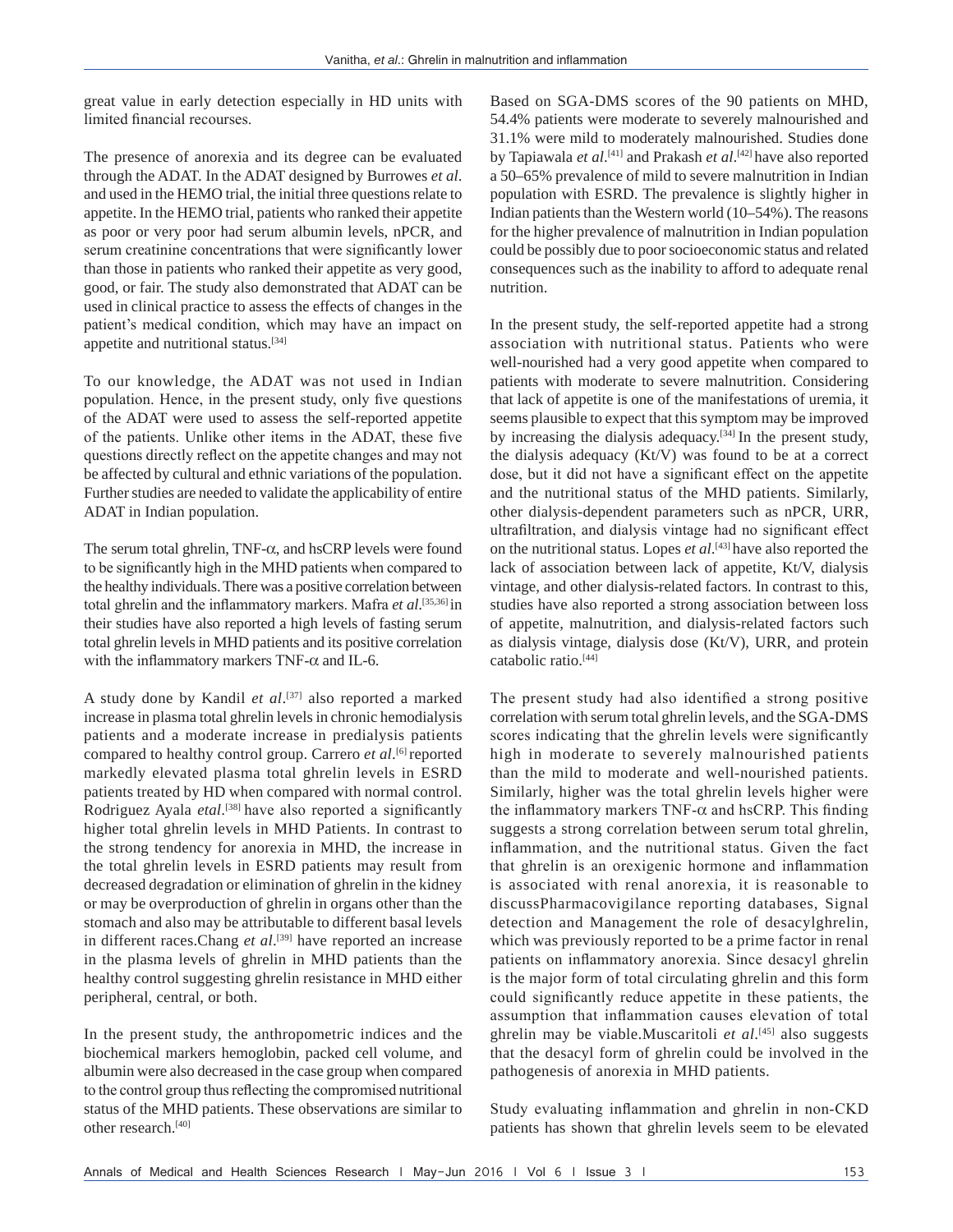in inflammation. In addition, endotoxins and cytokines modulate serum ghrelin levels in a different manner depending on the time course.[46] Vila *et al*. [47] reported an acute surge in the circulating total ghrelin levels at 120 min following the administration of *Escherichia coli*  endotoxin (lipopolysaccharide) in humans, along with the release of inflammatory mediators TNF- $α$  and IL-6. Hence, they suggested that ghrelin was one of the hormones secreted initially in response to bacterial endotoxic shock in humans. Though there are presently conflicting information regarding the association between total ghrelin and markers of chronic inflammation, these reports hypothesized that ghrelin could have anti-inflammatory effects, and it is likely that the elevation of serum ghrelin concentrations in inflammation is one of the defense mechanisms against the overshooting of inflammation. These authors concluded that increased ghrelin may represent a compensatory mechanism under catabolic–anabolic imbalance in the ESRD patients.

In the present study, patients with high TNF- $\alpha$  and hsCRP levels had poor nutritional status and a poor appetite suggesting that systemic inflammation in MHD patients could lead to reduced appetite, which is also contributed by high total ghrelin levels (predominantly due to desacyl ghrelin which forms a major portion of total ghrelin).

# **Conclusion**

The present study substantiates the prevalence of malnutrition and anorexia in patients on MHD and had shed light on the association of total ghrelin with their nutritional and inflammatory status. Since malnutrition and inflammation has a significant impact on the prognostic outcome of dialysis patients, nutritional assessment, and management of malnutrition-inflammation complex appears to be of prime importance. Ghrelin emerges as a promising biomarker of cachexic malnutrition-inflammation complex in patients on MHD. Further studies are warranted in larger population to corroborate the aforementioned role of ghrelin.

#### **Acknowledgment**

The authors express their sincere thanks to V. ClinBio labs, Sri Ramachandra University, for their contributions toward the storage and analysis of the blood samples. The authors also thank Ms. B. Kundhala, Lecturer, Department of Clinical nutrition, Sri Ramachandra University, for her timely help and guidance in the nutritional status assessment of the study population.

# **Financial support and sponsorship**

Nil.

## **Conflicts of interest**

There are no conflicts of interest.

# **References**

- 1. Kopple JD. Nutritional status as a predictor of morbidity and mortality in maintenance dialysis patients. ASAIO J 1997;43:246‑50.
- 2. Mehrotra R, Kopple JD. Nutritional management of maintenance dialysis patients: Why aren't we doing better? Annu Rev Nutr 2001;21:343‑79.
- 3. Kalantar‑Zadeh K, Kopple J. Nutritional management of hemodialysis patients. In: Massry S, editor. Nutritional Management of Renal Disease. 2nd ed. Philadelphia, PA: Lippincott, Williams and Wilkins; 2003. p. 183‑98.
- Kalantar-Zadeh K, Block G, McAllister CJ, Humphreys MH, Kopple JD. Appetite and inflammation, nutrition, anemia, and clinical outcome in hemodialysis patients. Am J Clin Nutr 2004;80:299‑307.
- 5. Ohri‑Vachaspati P, Sehgal AR. Correlates of poor appetite among hemodialysis patients. J Ren Nutr 1999;9:182‑5.
- 6. Carrero JJ, Qureshi AR, Axelsson J, Avesani CM, Suliman ME, Kato S, *et al.* Comparison of nutritional and inflammatory markers in dialysis patients with reduced appetite. Am J Clin Nutr 2007;85:695‑701.
- 7. Qureshi AR, Alvestrand A, Divino-Filho JC, Gutierrez A, Heimbürger O, Lindholm B, *et al.* Inflammation, malnutrition, and cardiac disease as predictors of mortality in hemodialysis patients. J Am Soc Nephrol 2002;13 Suppl 1:S28‑36.
- 8. Kalantar‑Zadeh K, Ikizler TA, Block G, Avram MM, Kopple JD. Malnutrition-inflammation complex syndrome in dialysis patients: Causes and consequences. Am J Kidney Dis 2003;42:864-81.
- 9. Leontiou CA, Franchi G, Korbonits M. Ghrelin in neuroendocrine organs and tumours. Pituitary 2007;10:213‑25.
- 10. Wren AM, Small CJ, Ward HL, Murphy KG, Dakin CL, Taheri S, *et al.* The novel hypothalamic peptide ghrelin stimulates food intake and growth hormone secretion. Endocrinology 2000;141:4325‑8.
- 11. Nakazato M, Murakami N, Date Y, Kojima M, Matsuo H, Kangawa K, *et al.* A role for ghrelin in the central regulation of feeding. Nature 2001;409:194‑8.
- 12. Tschöp M, Weyer C, Tataranni PA, Devanarayan V, Ravussin E, Heiman ML. Circulating ghrelin levels are decreased in human obesity. Diabetes 2001;50:707‑9.
- 13. Asakawa A, Inui A, Kaga T, Yuzuriha H, Nagata T, Ueno N, *et al.* Ghrelin is an appetite‑stimulatory signal from stomach with structural resemblance to motilin. Gastroenterology 2001;120:337‑45.
- 14. Pérez-Fontán M, Cordido F, Rodríguez-Carmona A, Peteiro J, García‑Naveiro R, García‑Buela J. Plasma ghrelin levels in patients undergoing haemodialysis and peritoneal dialysis. Nephrol Dial Transplant 2004;19:2095‑100.
- 15. Wren AM, Seal LJ, Cohen MA, Brynes AE, Frost GS, Murphy KG, *et al.* Ghrelin enhances appetite and increases food intake in humans. J Clin Endocrinol Metab 2001;86:5992.
- 16. Yoshimoto A, Mori K, Sugawara A, Mukoyama M, Yahata K, Suganami T, *et al.* Plasma ghrelin and desacyl ghrelin concentrations in renal failure. J Am Soc Nephrol 2002;13:2748‑52.
- 17. YilmazZ, IlcolYO, Ulus IH. Endotoxin increases plasma leptin and ghrelin levels in dogs. Crit Care Med 2008;36:828‑33.
- 18. Zaki A, El‑Hefni S, Saleh A, Ammar Y, El‑Banawy H.